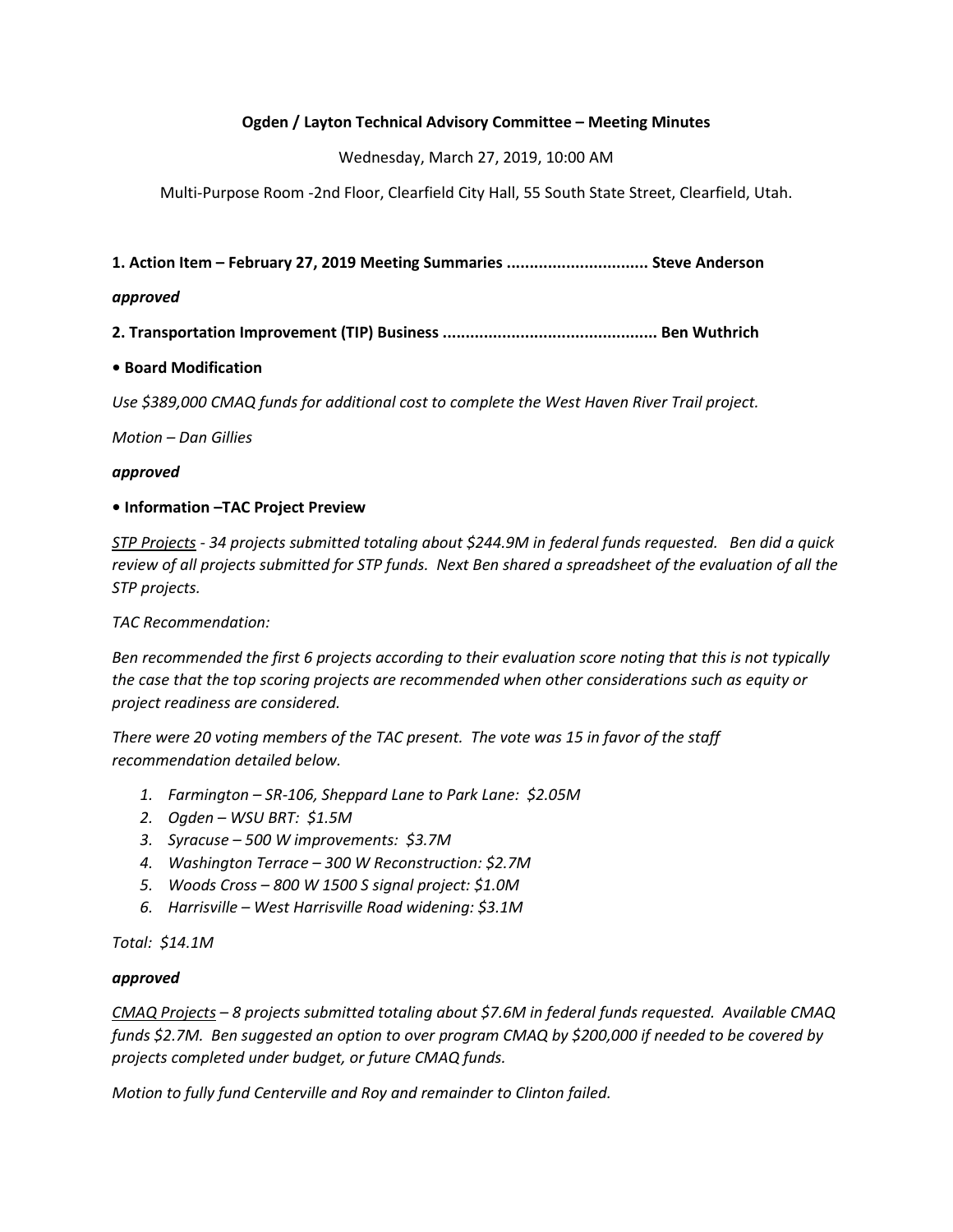New motion:

- 1. Centerville Market Place Drive / Parrish Lane: \$1.4M
- 2. Roy 6000 S / 3100 W round-a-bout: \$673,470
- 3. Clinton 1500 W / 1300 N round-a-bout: \$826,530 (remainder)
- 4. UTA WSU BRT Construction: \$0 (funded with STP) TOTAL: \$2,900,000

#### approved

TAP Projects - 9 projects submitted totaling about \$1.6M in federal funds requested.

Staff recommendation was for projects numbered 2, 6, 7, 8, and 9. This recommendation was modified to include projects 2 and 6 with the remaining funds to project 4 as follows:

- 2. North Salt Lake Redwood Road west side path: \$182K
- 4. Ogden City 20<sup>th</sup>/Lincoln traffic signal: \$239K (remainder)
- 6. Roy 3100 W sidewalk: \$271K
- Total: \$693,000

For 10 Against 8

#### Approved

- 5. Other Business ................................................................................................ Steve Anderson
- 6. Next Meeting of Trans Com TAC March 27, 2019 Refreshments North Ogden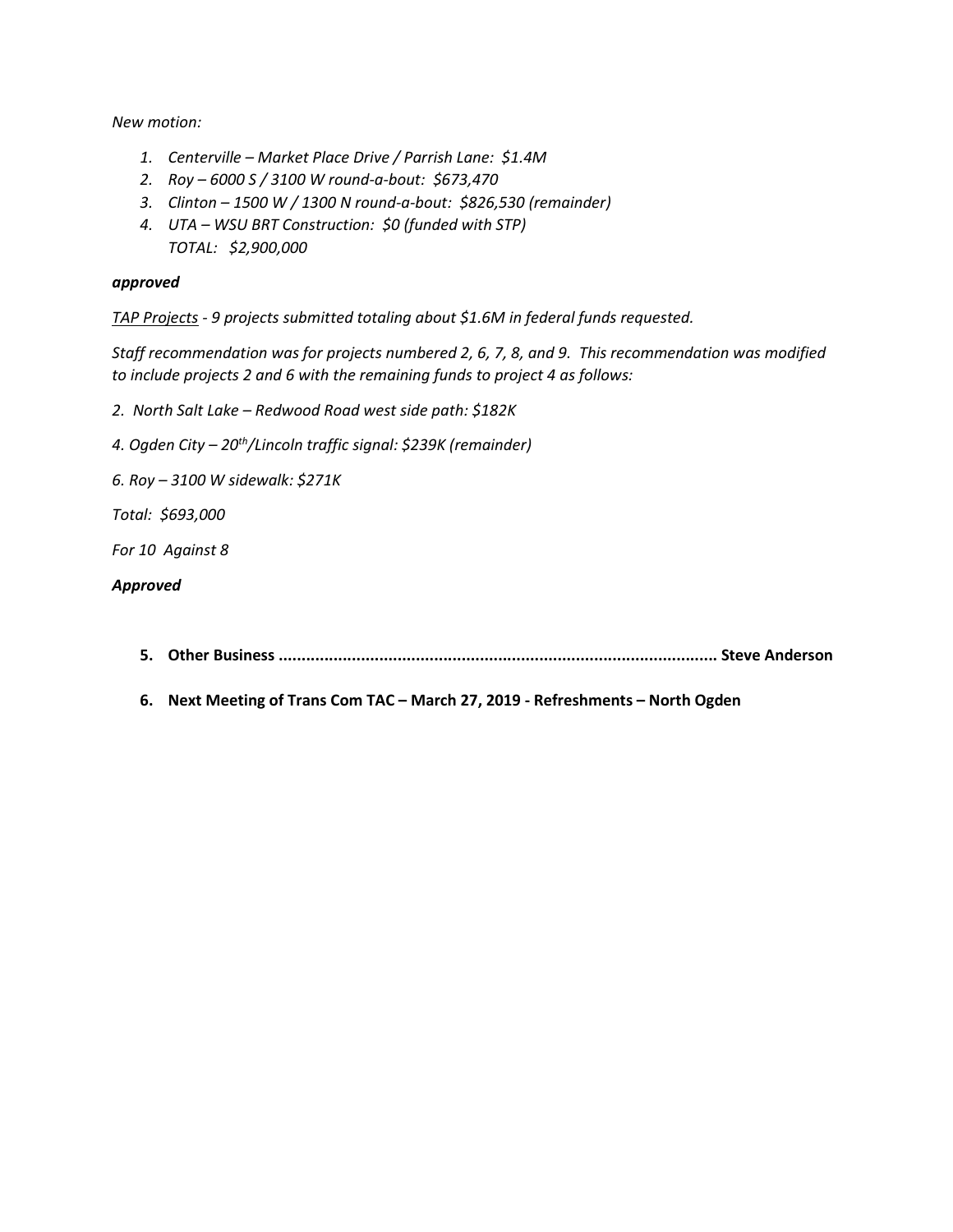## Attendance Roll

# Ogden – Layton Technical Advisory Committee

Date March 27, 2019 \_\_

Please check your name or add it to the list below and update your contact information if needed.

| $\boldsymbol{v}$ | <b>Name</b>             | Organization              | Phone        | E-mail                        |
|------------------|-------------------------|---------------------------|--------------|-------------------------------|
|                  | Adamson, Dave           | <b>UDOT</b>               | 801.781.0545 | deadamson@utah.gov            |
|                  | Adamson, Dave           | <b>UDOT</b>               | 801.781.0545 | deadamson@utah.gov            |
|                  | Allen, Jason            | PEC                       | 801.641.3403 | jallen@pec.us.com             |
|                  | Allen, Tracy            | <b>JUB</b> (Hooper City)  | 801.547.0393 | tla@jub.com                   |
|                  | Anderson, Cheryl        | <b>UTA Rideshare</b>      | 801.287.2062 | canderson@rideuta.com         |
|                  | Anderson, Jared         | <b>Weber County</b>       |              |                               |
|                  | Anderson, Jon           | South Ogden City          | 801.622.2903 | jandersen@southogdencity.com  |
|                  | Anderson, Justin        | Ogden City                | 801.629.8982 | janderson@ogdencity.com       |
| X                | Anderson, Scott         | <b>Woods Cross City</b>   | 801.292.4421 | sanderson@woodscross.com      |
|                  | Anderson, Steve         | West Haven City           | 801.430.3996 | steve@westhavencity.com       |
|                  | Asay, Dave              | <b>Front Line Public</b>  | 801.712.3030 | dave@frontlinepi.com          |
|                  | Ayala, Dean             | Jones & Associates        | 801.476.9767 | dean@jonescivil.com           |
|                  | <b>Baird, Mark</b>      | <b>Clearfiled City</b>    | 801.525.4418 | Mark.baird@clearfieldcity.org |
| X                | <b>Barnhill, Robert</b> | Perry                     | 435.723.6464 | Robert.barnhill@perrycity.org |
|                  | <b>Barrow, Glenn</b>    | <b>Hooper City</b>        | 801.732.1064 | hoopercity@hotmail.com        |
|                  | Bartholomew,            | UTA                       | 801.237.1953 | tbartholomew@rideuta.com      |
| X                | Bean, Amy               | Layton City               | 801.336.3700 | abean@laytoncity.org          |
|                  | Beecher, Dave           | <b>UTA</b>                | 801.237.1906 | dbeecher@rideuta.com          |
| X                | Belnap, Josh            | Kaysville                 | 801.497.7100 | jbelnap@kaysvillecity.com     |
|                  | Bennion, Wayne          | <b>WFRC</b>               | 801.773.5559 | wbennion@wfrc.org             |
| X                | Billings, Kip           | <b>WFRC</b>               | 801.773.5559 | kbillings@wfrc.org            |
| X                | Bingham, Elden          | <b>UDOT</b>               | 801.870.4024 | eldenbingham@utah.gov         |
|                  | Bjerreguard, John       | Roy City                  | 801.775.9191 | wcjcb@comcast.net             |
|                  | Bloemen, Brian          | <b>Syracuse City</b>      | 801.619.9630 | bbloemen@syracuseut.com       |
| X                | Boshell, Chad           | <b>Farmington City</b>    | 801.939.9287 | cboshell@farmington.utah.gov  |
| X                | <b>Bradley, Mark</b>    | <b>Brigham City</b>       | 435.734.6616 | mbradley@bcutah.org           |
|                  | Burr, Lisa              | <b>UDAQ</b>               | 801.536.4019 | lburr@utah.gov                |
|                  | <b>Burton, Barry</b>    | <b>Davis County</b>       | 801.451.3279 | barry@daviscountyutah.gov     |
|                  | <b>Bush, Kent</b>       | Clearfield City           | 801.825.1490 | Kbush7@live.com               |
|                  | Call, Jon               | North Ogden City          | 801.675.6455 | jcall@noogden.org             |
|                  | Call, Steve             | <b>FHWA</b>               | 801.955.3513 | Steve.call@dot.gov            |
|                  | Campbell, Kevin         | Centerville City/ESI      | 801.263.1752 | kevin.campbell@esieng.com     |
|                  | Cardon, Bruce           | UTA                       | 801.287.1234 | bcardon@rideuta.com           |
| X                | Cheney, Lloyd           | <b>Bountiful City</b>     | 801.298.6125 | lcheney@bountifulutah.org     |
|                  | Chestnut, Chris         | UTA                       | 801.243.9087 | cchesnut@rideuta.com          |
| $\overline{X}$   | Child, Mike             | <b>Clinton</b>            | 801.941.9131 | mchild@clintoncity.com        |
|                  | Christensen,            | <b>Weber County</b>       | 801.399.8374 | cchriste@co.weber.ut.us       |
|                  | Christensen, Todd       | <b>Bountiful City</b>     | 801.298.6125 |                               |
|                  | Clark, Kim              | <b>Travelwise</b>         | 801.860.7354 | kim@v-i-a-consulting.com      |
|                  | Cobabe, Bill            | <b>Pleasant View City</b> | 801.827.0468 | bcobabe@pleasantviewcity.com  |
|                  | Cutler, Gordon          | <b>Uintah City</b>        | 801.476.0356 | 2940799@comcast.net           |
|                  | Cypers, Amber           | Lochner                   | 801.415.5800 | acypers@hwlochner.com         |
|                  | Dabb, Kim               | Clearfield                | 801.525.4401 | Kim.Dabb@clearfieldcity.org   |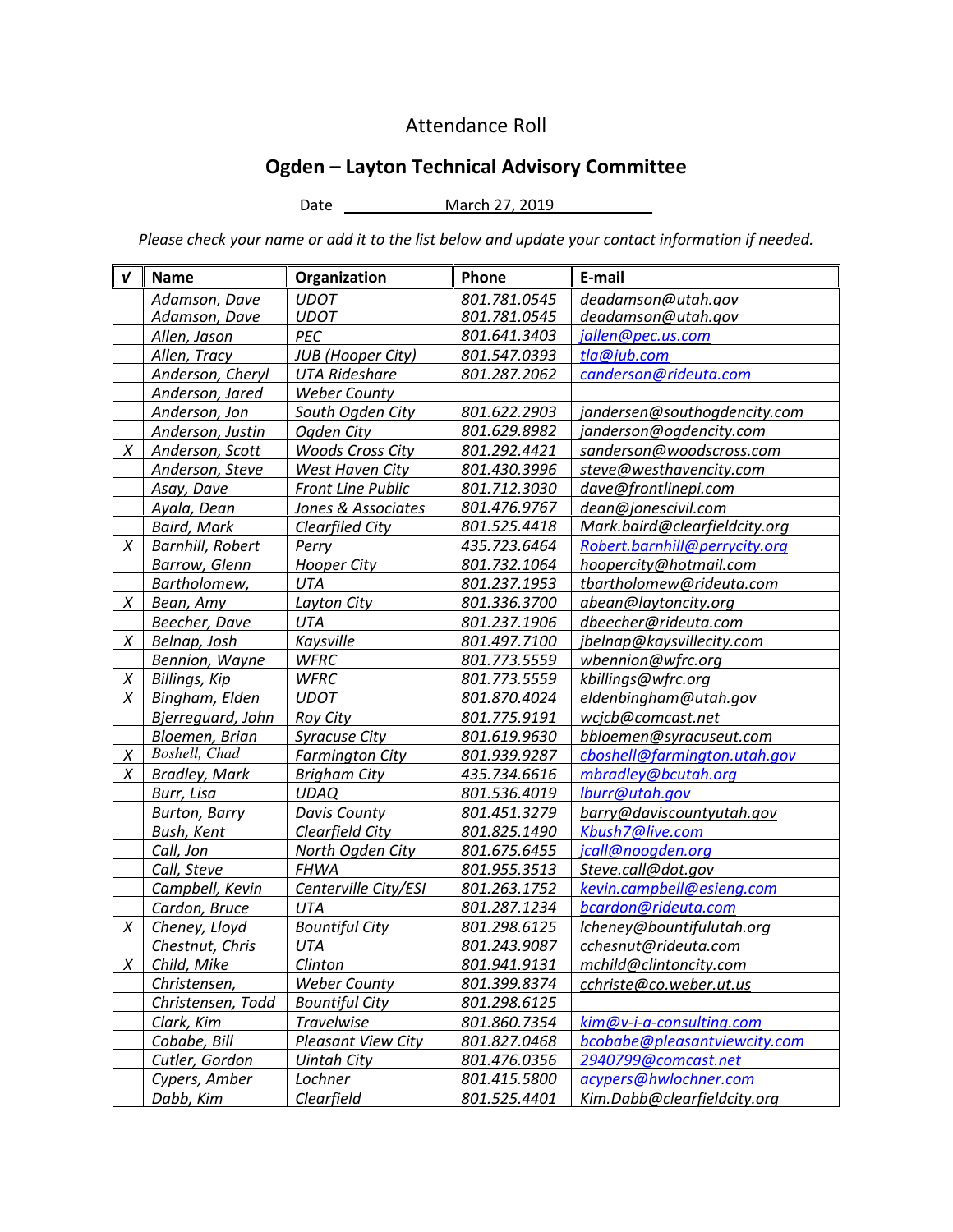|   | Davis, Boyd      | <b>West Point</b>             | 801.776.0970 | bdavis@westpointcity.org         |
|---|------------------|-------------------------------|--------------|----------------------------------|
|   | Davison,         | Civil Science                 | 801.768.7200 | mdavison@civilscience.com        |
|   | Dean, Bart       | UTA - Mt. Ogden               | 801.510.1557 | bdean@rideuta.com                |
|   | Dixon, Matt      | South Ogden City              | 801.622.2702 | mdixon@southogdencity.com        |
|   | Douglas, Shawn   | Riverdale City                | 801.394.5541 | sdouglas@riverdale.state.ut.us   |
|   | Edwards, Barry   | North Salt Lake city          | 801.335.8707 | barrye@nslcity,org               |
|   | Edwards, Bren    | <b>Plain City</b>             | 801.309.5206 | Brene@plaincityutah.org          |
|   | Ehrlich, Coutney | <b>UDAQ</b>                   | 801.536.4430 | cehrlich@utah.gov                |
|   | Gardner, Lorin   | N. Ogden/Pleasant             | 801.940.4317 | lgarner@nogden.org               |
| X | Gillies, Daniel  | Ogden City                    | 801-629-8991 | danielgillies@ci.ogden.ut.us     |
|   | Gooch, Cindy     | <b>JUB Engineers</b>          | 801.643.1761 | cgooch@jub.com                   |
|   | Green, Brandon   | <b>Fruit Heights City</b>     | 801.546.0861 | bgreen@fruitheightscity.com      |
|   | Green, Kerry     | <u>Hooper City</u>            | 801.941.0571 | Kerry@HooperCity.com             |
|   | Griffin, Kevin   | <b>UDOT Region 1</b>          | 801.620.1683 | kgriffin@utah.gov                |
|   | Hacker, Ned      | <b>WFRC</b>                   | 801.363.4250 | nhacker@wfrc.org                 |
|   | Hancock, Jared   | <b>Hooper City</b>            | 801.732.1064 | hoopercity@gmail.com             |
|   | Harris, Rex      | <b>UDOT R1</b>                | 801.791.3926 | rexharris@utah.gov               |
|   | Harris, Steve    | <b>Washington Terrace</b>     | 801.395.8289 | steveh@washingtonterracecity.org |
| X | Haskell, Alma    | <b>UTA</b>                    | 801.741.8813 | ahaskell@rideuta.com             |
| X | Heiner, Samuel   | <b>Jones &amp; Associates</b> | 801.476.9767 | Samuel@jonescivil.com            |
|   | Hess, Scott      | <b>WFRC</b>                   | 801.363.4250 | shess@wfrc.org                   |
|   | Hodge, Scott     | Clearfield                    | 801.525.4430 | shodge@clearfieldcity.com        |
|   | Humphreys, Brad  | <b>UDOT</b>                   | 801.620.1605 | bhumphreys@utah.gov              |
|   | Jackson, Stephen | Layton City                   | 801.336.3700 | sjackson@laytoncity.org          |
|   | Jacobsen, Carrie | <b>UDOT R1</b>                | 801.620.1673 | cjacobson@utah.gov               |
|   | Jefferies, Randy | <b>UDOT</b>                   | 801.620.1690 | rjefferies@utah.gov              |
|   | Johnsom, Hal     | UTA                           | 801.237.1905 | hjohnson@rideuta.com             |
| X | Jones, Brandon   | Fruit Heights City/So.        | 801.476.9767 | brandonj@jonescivil.com          |
|   | Jones, Brett     | <b>Perry City</b>             | 801.476.9767 | brettj@jonescivil.com            |
|   | Jones, Catherine | <b>UDOT</b>                   | 801.887.3449 | catherinejones@utah.gov          |
|   | Jones, Laynee    | Lochner                       | 801.231.1160 | ljones@hwlochner.com             |
|   | LaBonty, G. J.   | UTA                           | 801.237.1979 | glbonty@rideuta.com              |
| X | Laing, Tyler     | <b>UDOT TOC</b>               | 801.910.2491 | tlaing@utah.gov                  |
|   | Larsen, Paul     | <b>Brigham City</b>           | 435.734.6603 | plarsen@brighamcity.utah.gov     |
| X | Larson, David    | South Weber                   | 801.361.0637 | dlarson@southwebercity.com       |
|   | Lawrence, Bill   | <b>UDOT</b>                   | 801.964.4468 | BillLawrence@utah.gov            |
|   | Laws, Kyle       | <b>West Point City</b>        | 801.776.0970 | klaws@westpointcity.utah.gov     |
|   | Leetham, Ken     | North Salt Lake City          | 801.335.8725 | kenl@nslcity.org                 |
|   | Leonard, Blaine  | <b>UDOT TOC</b>               | 801.887.3723 | BLeonard@utah.gov                |
|   | Leonard, Bruce   | <b>Brigham City</b>           | 435.734.6614 | bleonard@brighamcity.utah.gov    |
|   | Long, Tammy      | South Weber City              | 801.570.1368 | tlong@southwebercity.com         |
|   | Lund, Kellie     | <b>FHWA</b>                   | 801.955.3522 | kelly.lund@dot.gov               |
|   | Lyons, Scott     | <b>Box Elder County</b>       | 435.734.3316 | slyons@boxeldercounty.org        |
|   | Macfarlane,      | <b>Sunset City</b>            | 801.589.3023 | Mayor@Sunset-ut.com              |
|   | Marchant, Marc   | Centerville                   | 801.292.8232 | MMarchant@Centerville.ut.com     |
|   | Mathis, Michael  | <b>Syracuse City</b>          | 801.529.7004 | mmathis@syracuseut.com           |
| X | McFarland, Shane | <b>JUB Engineers</b>          | 801.837.8783 | smcfarland@jub.com               |
| X | McKean, Alan     | Layton City                   | 801.336.3700 | amckean@laytoncity.org           |
|   | Monroe, Jason    | <b>Sunset City</b>            | 801.668.5312 | jmonroe@sunset.ut.com            |
|   | Montgomery,      | Ogden                         |              | gregmontgomery@ci.ogden.ut.us    |
|   | Morris, Bill     | Marriott-Slatersville         | 801.628.7213 | bill@mscity.org                  |
|   | Myers, Gary      | <b>Weber County</b>           | 801.399.8771 | gmyers@co.weber.ut.us            |
|   |                  |                               |              |                                  |